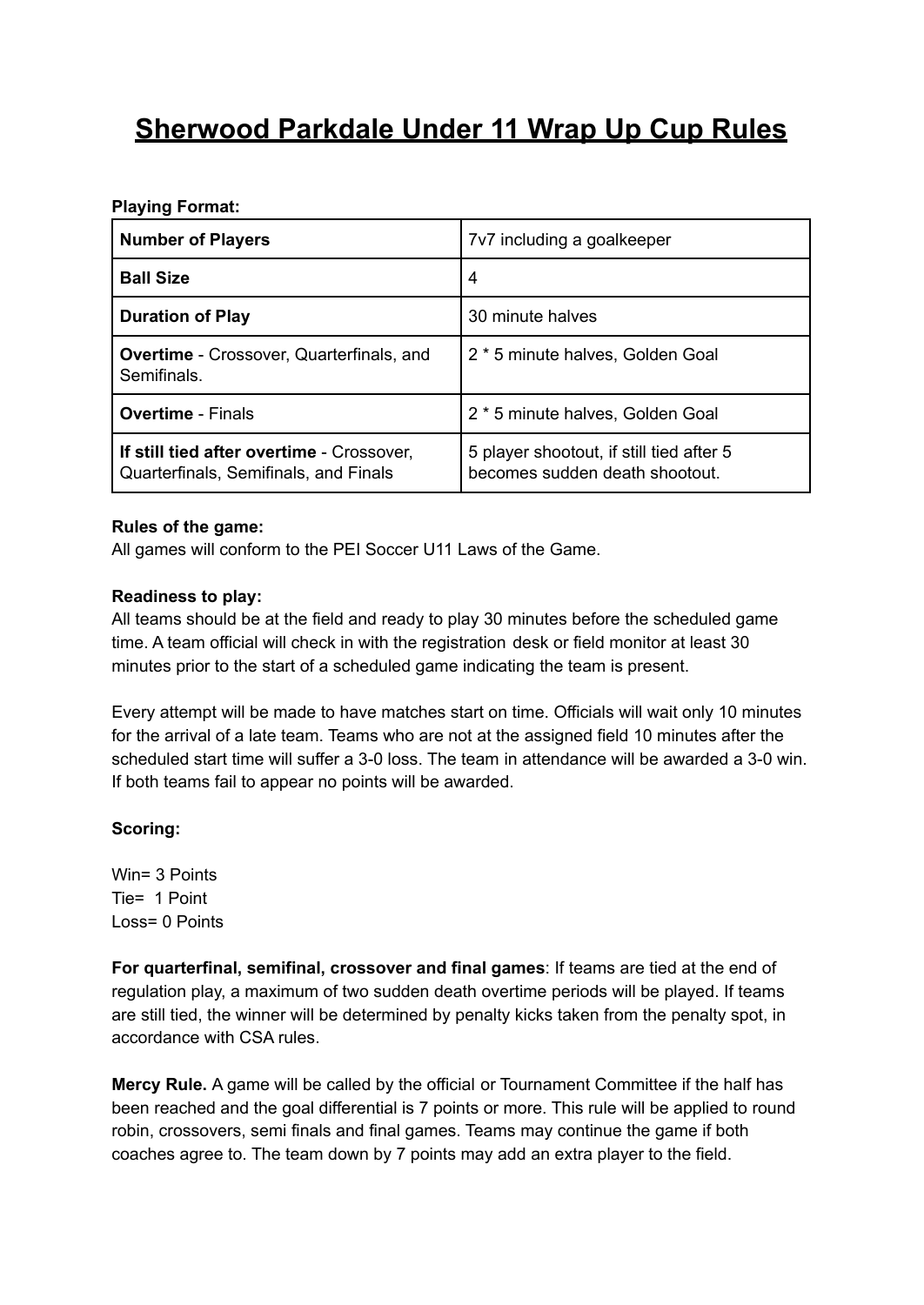## **Standings and Division Formats:**

#### **5 Team Division**

One pool of 5. Round-robin play will be with each team in the pool. The top 2 teams in the pool (determined by points and tie-breaking rules) move onto the finals.

#### **6 Team Division**

2 pools of 3 (Pool A and Pool B) will be established. Round-robin play will be with teams in the same division. Teams will be seeded in their respective division (determined by points and tie-breaking rules). The top seeded team in each division will get a bye and move onto the semifinals. The 2nd and 3rd place team will play with the quarterfinals, with 2nd seed playing the 3rd seed in the opposite division. The winners of the quarterfinals will move onto the semifinals (1A will play winner of 2B vs 3A and 1B will play winner of 2A vs 3B). The winner of the semifinals will proceed to the finals.

#### **6 Team Division**

2 pools of 3 (Pool A and Pool B) will be established. Round-robin play will be with teams in the opposite pool. The top 4 teams overall (determined by points and tie-breaking rules) will proceed to the 2 semi-finals with  $1<sup>st</sup>$  playing  $4<sup>th</sup>$  and 2nd playing  $3<sup>rd</sup>$ . The winners of the semi-finals will proceed to a final.

#### **7 Team Division**

2 pools, one with 4 and the other 3 (Pool A and Pool B) will be established. Round-robin play will be with teams in their own pool. After round-robin play pools will be ranked based on points. If teams are tied, the tie-breaking rules will used to determine the rankings. The top team in each pool will get a bye to the semifinal. The 2nd and 3rd ranked teams in each pool will play a quarterfinal. 2A will play 3B, and 2B will play 3A. The winner of each game will move onto the semifinals (1A will play winner of 2B vs 3A and 1B will play winner of 2A vs 3B). The winner of the semifinals will move onto the finals.

#### **8 Team Division**

2 pools of 4 teams (Pool A and Pool B) will be established. Round-robin play will be with teams in the same pool. The top 2 teams in each pool (determined by points and tie-breaking rules) will proceed to crossovers with 1A playing 2B and 1B playing 2A. The winners of the crossover will proceed to a final.

#### **9 Team Division**

2 pools of 5 teams and 4 teams (Pool A and Pool B) will be established. Round-robin play will be with teams in the same pool. The top 2 teams in each pool (determined by points and tie-breaking rules) will proceed to crossovers with 1A playing 2B and 1B playing 2A. The winners of the crossover will proceed to a final.

#### **11 Team Division**